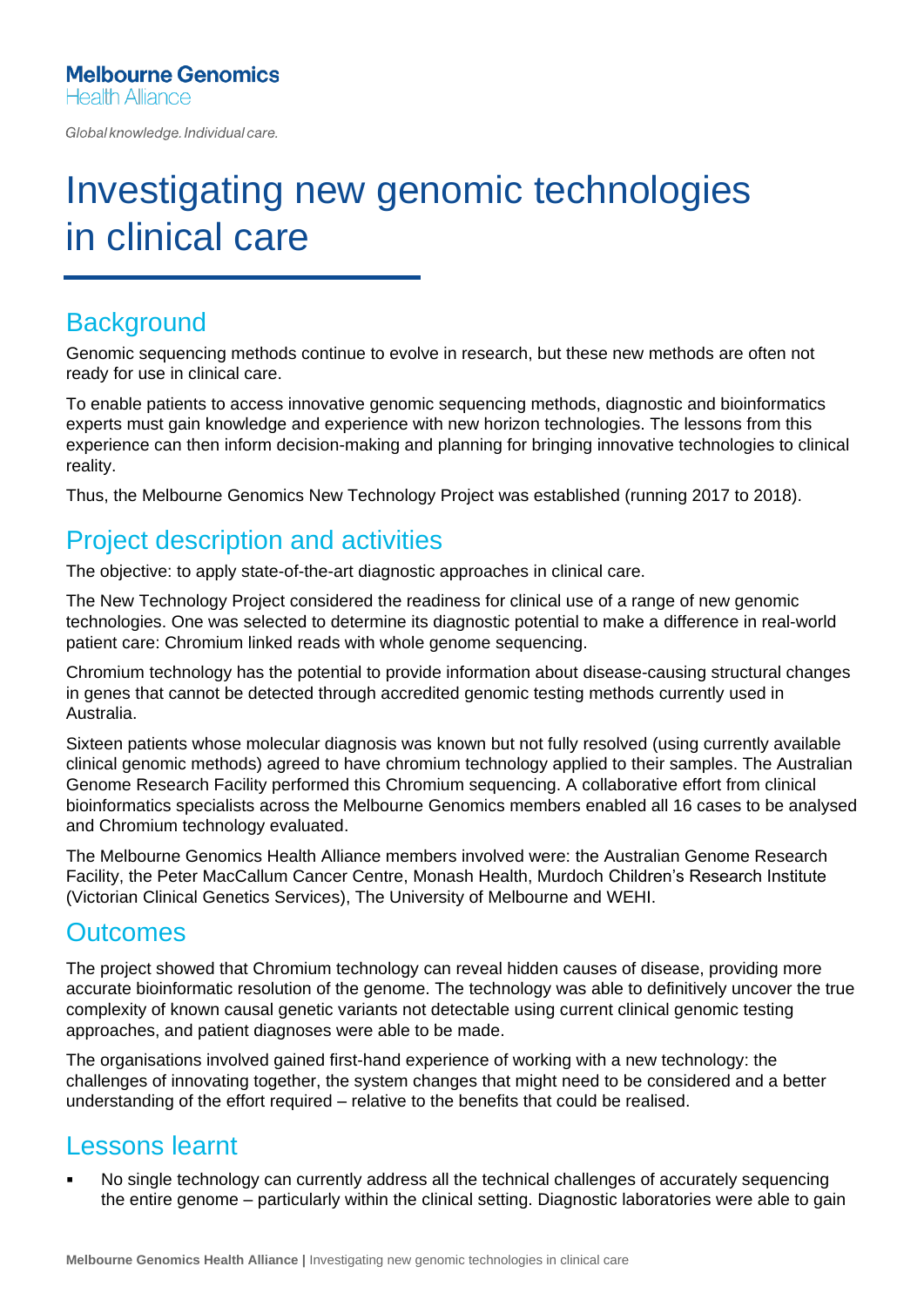a better understanding of the trade-offs between traditional sequencing, Chromium and other emerging sequencing technologies.

- The type of complex variants readily detected were not those anticipated, demonstrating the value of prototyping prior to implementation.
- Whole genome sequencing using Chromium technology potentially provides better clinical value than standard whole genome sequencing, and the data generated has higher value for research.
- Chromium technology is best suited to high-quality DNA taken from patient blood samples. It is not suited to DNA taken from dried blood spots or from mouth/cheek swabs.
- The infrastructure is already in place to offer Chromium technology; laboratories could immediately undertake a 'light touch' implementation. However, the full potential of this technology will require further bioinformatics development and improvements in supporting software.
- **EXEDENT If undertaken by a single organisation, this project would have been less robust and taken longer** due to: limited resources of clinical laboratories; lack of access to the wide variety of cases included; and relatively limited bioinformatics, scientific and clinical expertise.
- A pathway for investigation of new technologies from research to diagnostic use is needed. Among the Melbourne Genomics members, this could be achieved by establishing New Technology Flagships, including testing of prospective cases and dedicated resources for bioinformatics, software, and evaluation.

#### Impact

This project provided a world-leading investigation into the potential to move Chromium linked reads technology from research to the clinical laboratory. Results were presented at a National Linked Reads Symposium in July 2018.

The specific experience with Chromium technology provides evidence to guide future decision-making and a practical time-frame for implementation of this technology into clinical testing. It also opened opportunities for future collaboration with the technology supplier.